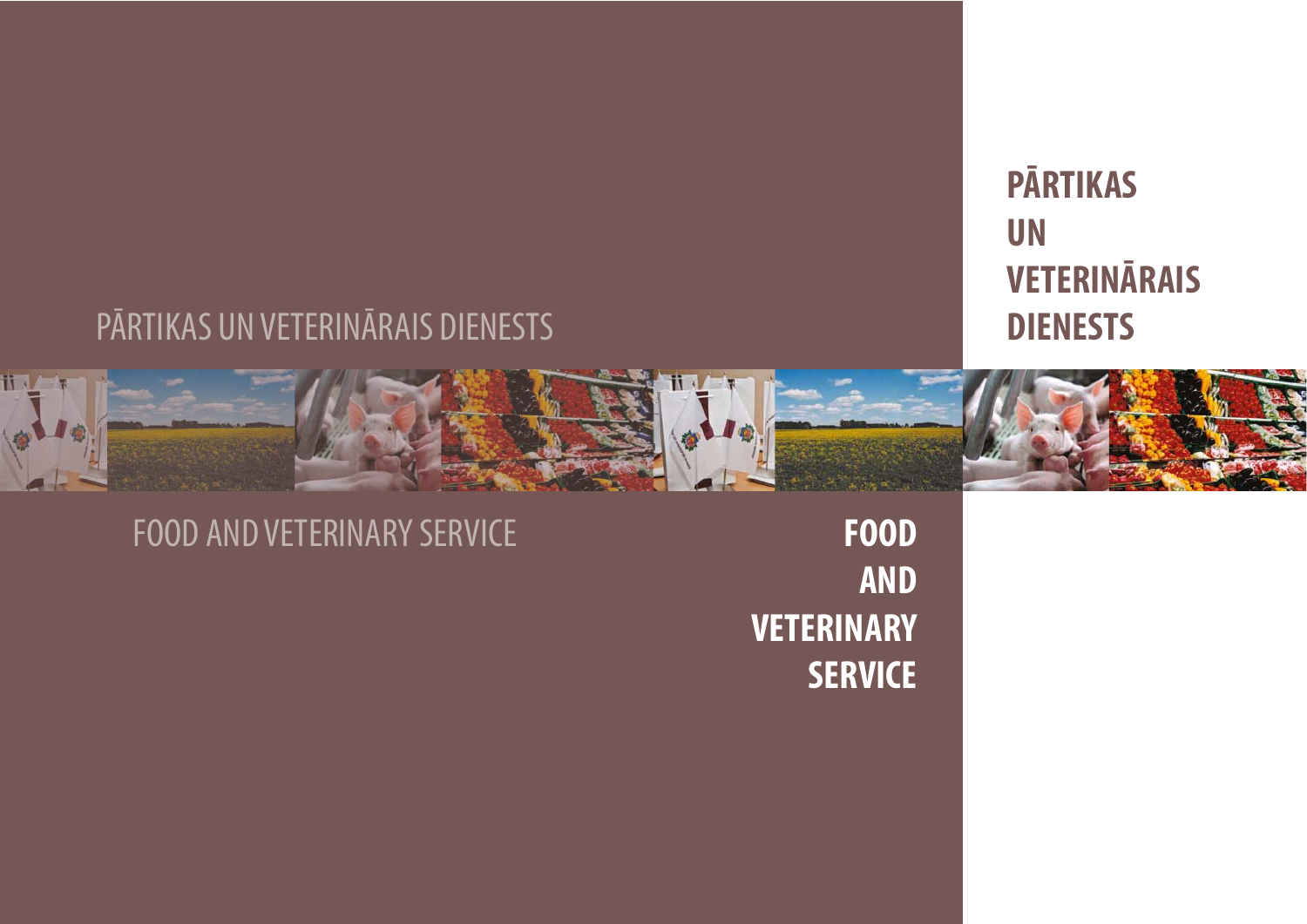Within the framework of the food surveillance concept "from field to table", which is a contemporary system conforming to the local conditions of Latvia and the requirements of the European Union, with its principal advantage being the capacity to trace the entire cycle of food production, the Food and Veterinary Service (FVS) started operating under the Ministry of Agriculture on 1 January, 2002.

For more than ten years the principal objective of the FVS has been – safe and harmless food for consumers, healthy and appropriately nursed animals.

The Central Office of the FVS: Director General, Administration, Food Surveillance Department and Veterinary Surveillance Department are the departments in charge of the strategic planning of all operations of the service and the provision of methodological assistance to FVS regional teritorial units.

The largest and most significant workforce of the FVS work for 11 regional boards around Latvia, providing veterinary surveillance and food circulation control throughout Latvia.

The Border Control Department ensures the surveillance of veterinary, phytosanitary, food safety and non-food product safety at the border inspection posts on the external border of the European Union.

The Assessment and Registration Department assesses the specific types of food and veterinary medicines before they are launched on the market.

Īstenojot pārtikas uzraudzības koncepciju "no lauka līdz galdam", kas ir mūsdienīga, Latvijas apstākļiem un Eiropas Savienības prasībām atbilstoša sistēma, kuras galvenā priekšrocība ir spēja izsekot visam pārtikas ražošanas ciklam, 2002. gada 1. janvārī Zemkopības ministrijas pārraudzībā darbu uzsāka Pārtikas un veterinārais dienests (PVD).

Jau vairāk nekā desmit gadu garumā PVD darba galvenais mērķis ir – droša un nekaitīga pārtika patērētājiem, veseli un pienācīgi aprūpēti dzīvnieki.

Dienesta centrālais aparāts: ģenerāldirektors, administrācija, Pārtikas uzraudzības departaments, Veterinārās uzraudzības departaments ir tie, kuri stratēģiski plāno visa dienesta darbu un sniedz metodisku palīdzību PVD teritoriālajām pārvaldēm.

Lielākais un nozīmīgākais dienesta darbaspēks, nodrošinot veterināro uzraudzību un pārtikas aprites kontroli visā Latvijā, strādā 11 teritoriālajās pārvaldēs.

Robežkontroles departaments nodrošina veterinārās, fitosanitārās, pārtikas nekaitīguma un nepārtikas preču drošuma uzraudzību kontroles punktos uz Eiropas Savienības ārējās robežas.

Specifiskus pārtikas veidus un veterinārās zāles pirms to laišanas tirgū novērtē un reģistrē Novērtēšanas un reģistrācijas departaments.

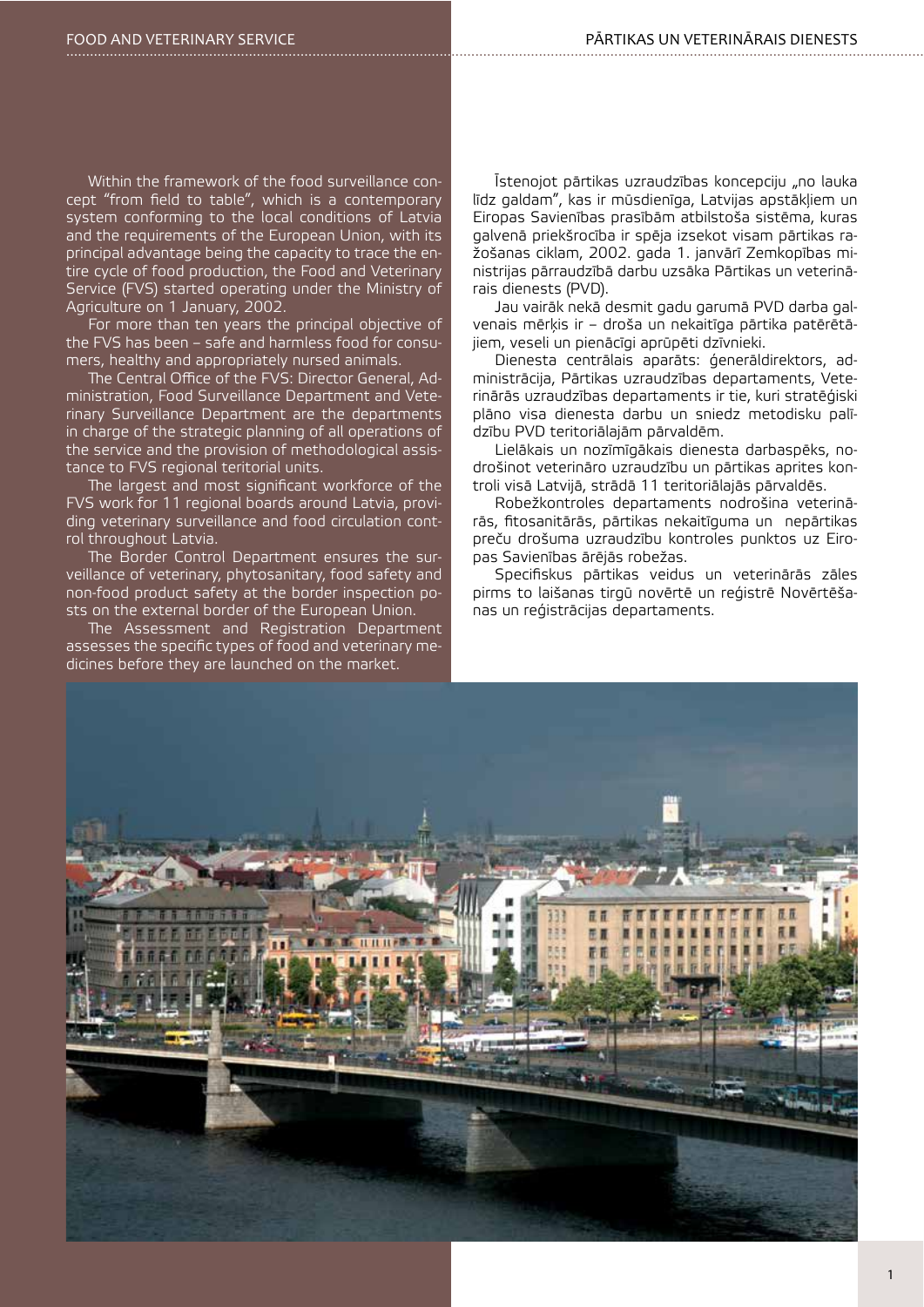### **Veterinārā uzraudzība**

Viens no PVD darba uzdevumiem, uzraugot dzīvnieku veselību un labturību, ir pasargāt dzīvnieku populāciju no bīstamu infekcijas slimību izplatības. Šis uzdevums ir ļoti svarīgs arī no patērētāju aizsardzības viedokļa, lai slimības, ar ko slimo dzīvnieki, tiešā vai netiešā veidā jau ar pārtiku neapdraudētu arī cilvēku veselību.

Veterinārās uzraudzības departamenta speciālisti izstrādā dzīvnieku infekcijas slimību uzraudzības un monitoringa programmas, koordinē to ieviešanu, apkopo un analizē rezultātus.

Lai pārliecinātos, ka speciālisti un citas atbildīgās institūcijas ir gatavas rīcībai, ja Latvijā uzliesmotu sevišķi bīstama dzīvnieku infekcijas slimība, PVD regulāri organizē mācības, kurās izspēlē atbildīgo valsts institūciju un personu rīcību slimību uzliesmojuma gadījumā.

Veterinārie inspektori visos Latvijas reģionos kontrolē dzīvnieku novietnes, dzīvnieku pārvadātājus, veterinārās aptiekas un lieltirgotavas, veterinārārstu prakses, dzīvnieku barības aprites uzņēmumus un citus uzraudzības objektus.

Svarīga loma dienesta darba organizācijā ir praktizējošajiem veterinārārstiem, bez kuriem nav iedomājama slimību profilakse, kā arī apkarošana. Atsevišķu funkciju nodrošināšanai dienests ar praktizējošiem veterinārārstiem slēdz pilnvarojuma līgumus.

Svarīgi, lai zemnieks nekavējoties informētu veterinārārstu par katru dzīvnieku saslimšanas gadījumu. Tikai tad, ja dzīvnieka īpašnieks izpratīs savu atbildību par dzīvnieku veselību un saražoto produkciju, mēs varēsim būt droši par pārtiku, ko patērējam ikdienā. Mums jābūt pārliecinātiem, ka dzīvnieki, kuru pienu vai gaļu patērējam, ir veseli, tie nav ārstēti ar aizliegtām zālēm nav nepamatoti lietotas antibiotikas un citi medikamenti. Arī dzīvnieku turēšanas un kopšanas apstākļi ietekmē produkcijas kvalitāti.

Veterinārā uzraudzība nozīmē ne tikai produktīvo, bet arī citu dzīvnieku, piemēram – kažokzvēru, mājas (istabas) dzīvnieku, cirka dzīvnieku veselības un labturības prasību ievērošanas kontroli.

### **Veterinary Surveillance**

Protection of animal population from the spread of dangerous infectious diseases is one of the work tasks of the FVS, while monitoring the health and we-Ifare of animals. This task plays an important role in terms of consumer rights protection, as it is aimed at insuring that the diseases which animals are susceptible to, do not have a direct or indirect effect on human health through food.

The specialists of the Veterinary Surveillance Department develop the programmes for the surveillance and monitoring of animal infectious diseases, coordinate the introduction thereof, summarise and analyse the results.

In order to ensure that the specialists and other responsible institutions are ready for action in the case of an especially dangerous animal disease outbreak, the FVS regularly organises trainings, where the actions of the responsible state institutions and persons in the event of an outbreak are simulated.

The veterinary inspectors are involved in the control of animal holdings, animal transporters, veterinary pharmacies and wholesalers, practising veterinarians and veterinary practices, companies involved in animal feed circulation and other objects subject to monitoring in all the regions of Latvia.

Practising veterinarians play a significant role in the work organisation of the FVS, as the prevention and combating of diseases is not possible without them. In order to ensure the performance of certain functions, the service concludes authorisation agreements with practising veterinarians.

It is important for a farmer to immediately inform a veterinarian about each case of animal disease. Only when the owner of the animal understands their liability for the health of an animal and manufactured products, will we be able to be certain about the food that we consume daily. We must be sure that the animals, the meat or milk of which is consumed, are healthy, that they have not been treated with illegal drugs - that antibiotics and other medications have not been used without justification. The conditions of keeping and caring for animals affect the product quality as well.

Veterinary surveillance means the control of health and welfare not only regarding the productive animals, but other animals as well, for instance – fur animals, pets and circus animals.

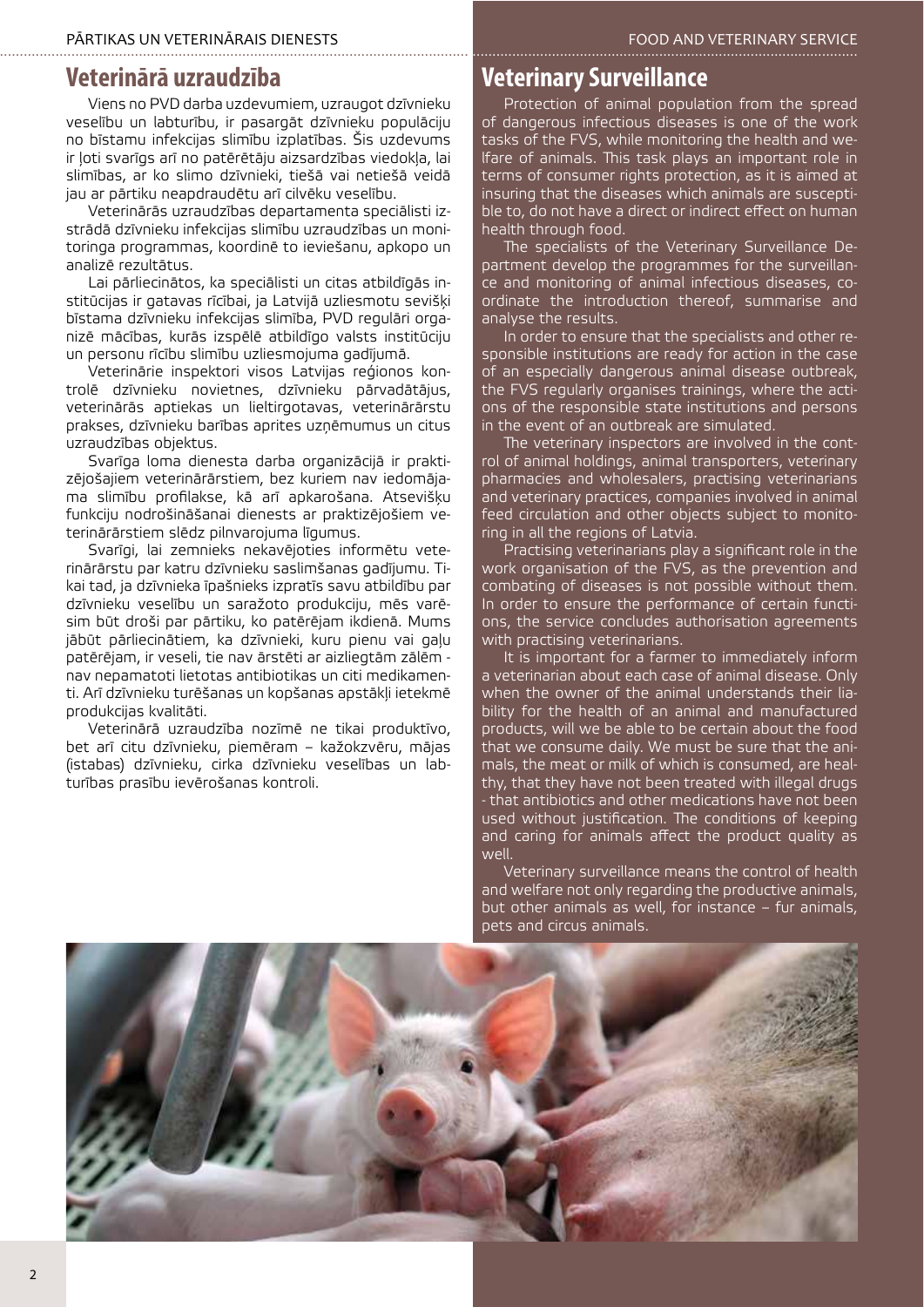### **Food Surveillance**

Food circulation is one of the most strictly regulated sectors of the economy and those businesses involved in any phase of food chain must be ready to comply with the requirements of a range of regulatory enactments. They include regulations and decisions of the European Union, laws of the Republic of Latvia and regulations of the Cabinet of Ministers.

In accordance with the legislation, the food business operator of food is liable for the harmlessness and quality of food. In order to guarantee safe and harmless food to consumers, food companies introduce a self-control system that enables them to control hazards, which could arise in food circulation.

FVS registers all companies involved in food circulation by granting a registration number to each of the companies, as well as planning and performing the monitoring of companies involved in food circulation.

The registers of the companies are available to all interested parties on the website of the service.

Enterprises involved in food circulation of animal origin (milk, eggs, meat, fish) must be subject to the approval procedure prior to starting production activities.

The approved companies are entitled to distribute their products in the market of the European Union without limitations and to export them to third countries, if the requirements in effect in third countries have additionally been complied with.

Companies that are not registered with the FVS are considered to be companies that are involved in illegal business activity.

In order to ensure that the food is harmless and qualitative, appropriate equipment and packaging must be used in the production process thereof. The food inspectors perform the surveillance and control of the materials and products that are intended for contact with food. Inspections are performed at those companies that produce and sell not only food packaging, but also kitchenware, tableware and food production equipment.

Food inspectors also perform the surveillance and control of biological agriculture companies and products produced by these companies.

The consumption of fresh fruit and vegetables assumes an ever larger place in daily life. Food inspectors take care to ensure that these products not only have a good external appearance when they reach customers, but that they also possess the appropriate taste properties and comply with the particular quality standards.

Food quality schemes is a specific area of food surveillance that refer to the products of various countries, including domestic products, that have been manufactured in accordance with traditional production methods or considering the specific nature of local production in particular areas.

Based on the inspection plan, the inspectors of the FVS perform the inspections of food companies every day. Extraordinary inspections are performed upon the receipt of consumer complaints, information from other institutions or in cases of potential risk.

In order to receive objective information on the harmlessness of food and compliance with hygiene requirements, the inspectors regularly collect produ-

#### **Pārtikas uzraudzība**

Pārtikas aprite ir viena no visstingrāk reglamentētajām uzņēmējdarbības jomām un uzņēmējiem, kuri iesaistās kādā no pārtikas aprites posmiem, jābūt gataviem ievērot veselu virkni normatīvo aktu prasību: Eiropas Savienības regulas un lēmumus, Latvijas Republikas likumus un Ministru Kabineta noteikumus.

Saskaņā ar likumdošanu, par pārtikas nekaitīgumu un kvalitāti atbildīgs ir pārtikas ražotājs. Lai garantētu patērētājiem drošu un nekaitīgu pārtiku, pārtikas uzņēmumi ievieš paškontroles sistēmu, ar kuras palīdzību var kontrolēt apdraudējumus, kas var rasties pārtikas apritē.

PVD reģistrē visus pārtikas apritē iesaistītos uzņēmumus, piešķirot katram uzņēmumam reģistrācijas numuru, kā arī plāno un veic pārtikas aprites uzņēmumu uzraudzību.

Uzņēmumu reģistri ikvienam interesentam pieejami dienesta mājas lapā.

Dzīvnieku izcelsmes pārtikas (piens, olas, gaļa, zivis) uzņēmumiem, lai uzsāktu darbību, jāveic atzīšanas process.

Atzītie uzņēmumi savu produkciju bez ierobežojumiem ir tiesīgi izplatīt Eiropas Savienības tirgū un eksportēt uz trešajām valstīm.

Uzņēmumi, kuri nav reģistrēti PVD, uzskatāmi par tādiem, kas veic nelegālu uzņēmējdarbību.

Lai pārtika būtu nekaitīga un kvalitatīva, tās ražošanai jāizmanto gan atbilstošas iekārtas, gan iepakojums.

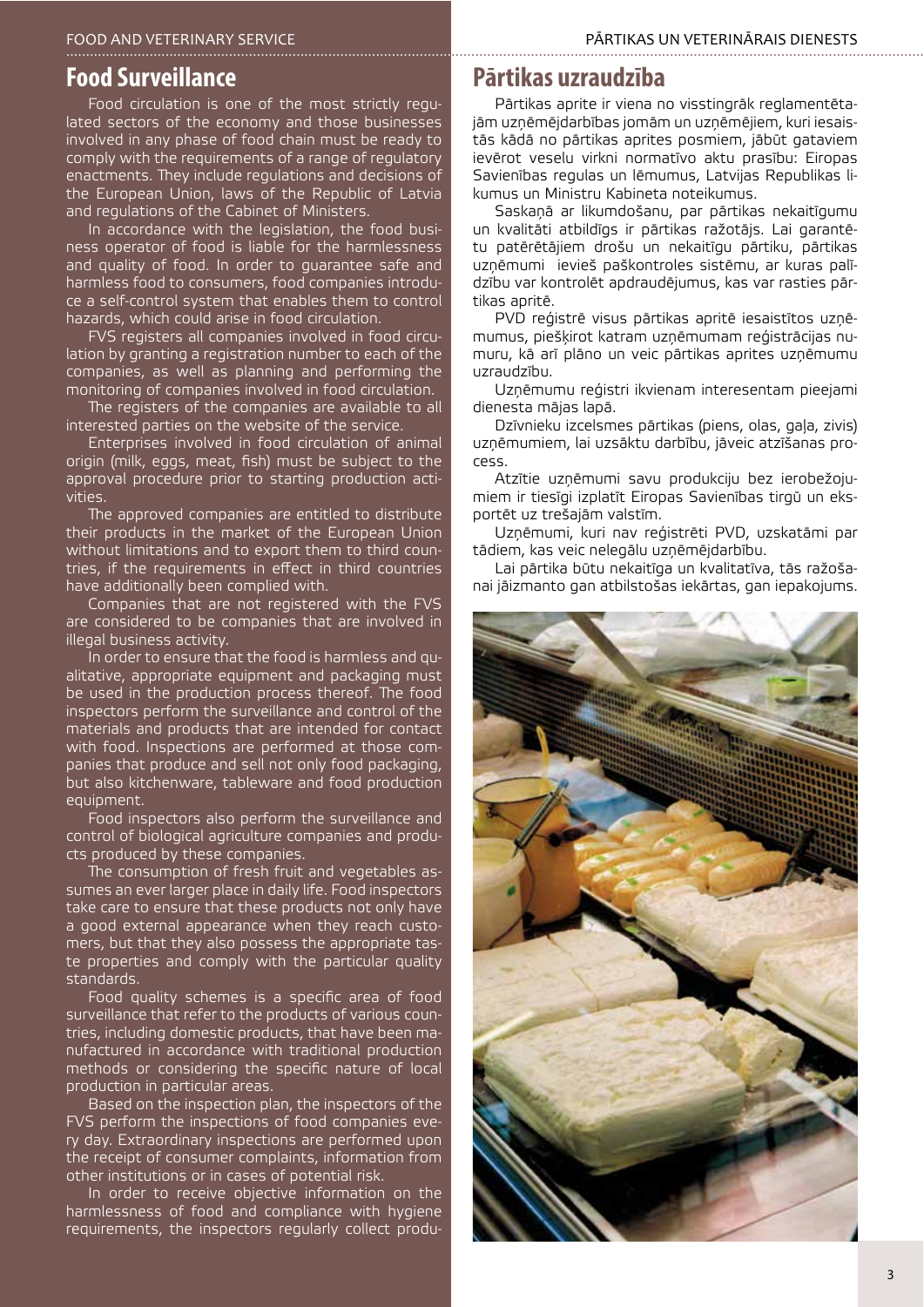#### PĀRTIKAS UN VETERINĀRAIS DIENESTS VALSTS TARA AT ATSTĀRTS TODA AND VETERINARY SERVICE

Pārtikas inspektori veic materiālu un izstrādājumu, kas paredzēti saskarei ar pārtiku, uzraudzību un kontroli. Pārbaudes notiek uzņēmumos, kas ražo un tirgo ne tikai pārtikas iepakojumu, bet arī virtuves piederumus, traukus, pārtikas ražošanas iekārtas.

Tāpat pārtikas inspektori veic bioloģiskās lauksaimniecības uzņēmumu un tajos ražoto produktu uzraudzību un kontroli. Ikdienas uzturā arvien lielāku vietu ieņem svaigu augļu un dārzeņu patēriņš. Pārtikas inspektori rūpējas par to, lai šie produkti pie pircējiem nonāktu ne tikai ārēji izskatīgi, bet arī ar attiecīgām garšas īpašībām un atbilstu noteiktiem kvalitātes standartiem.

Specifiska pārtikas uzraudzības joma ir Pārtikas kvalitātes shēmas – dažādu valstu, arī pašmāju produkti, kas ražoti saskaņā ar tradicionālām ražošanas metodēm vai ievērojot konkrētu apgabalu vietējās ražošanas īpatnības. Ik dienu, pamatojoties uz inspekciju plānu, PVD inspektori veic pārtikas uzņēmumu pārbaudes. Saņemot patērētāju sūdzības, informāciju no citām iestādēm vai iespējama riska gadījumos tiek veiktas ārpuskārtas pārbaudes.

Lai iegūtu objektīvu informāciju par pārtikas nekaitīgumu un higiēnas prasību ievērošanu, inspektori regulāri ņem produktu paraugus un nosūta tos laboratoriskām pārbaudēm. Gadījumos, ja uzņēmumi neievēro normatīvo aktu prasības, PVD inspektoriem ir tiesības apturēt produktu izplatīšanu vai izņemt neatbilstošos produktus no apgrozības, kā arī piemērot administratīvās sankcijas – brīdinājumu, naudas sodu, līdz pat uzņēmuma darbības apturēšanai.

Pārtikas aprites uzraudzību un kontroli plāno, organizē un koordinē Pārtikas uzraudzība departaments.

ct samples and send them for laboratory testing. If the companies fail to comply with the requirements of regulatory enactments, FVS inspectors are entitled to suspend the distribution of a product or to remove the inappropriate products from circulation, as well as apply administrative sanctions – warning, fine and other sanctions up to the suspension of company operations.

The surveillance and control of food circulation is organised and coordinated by the Food Surveillance Department.

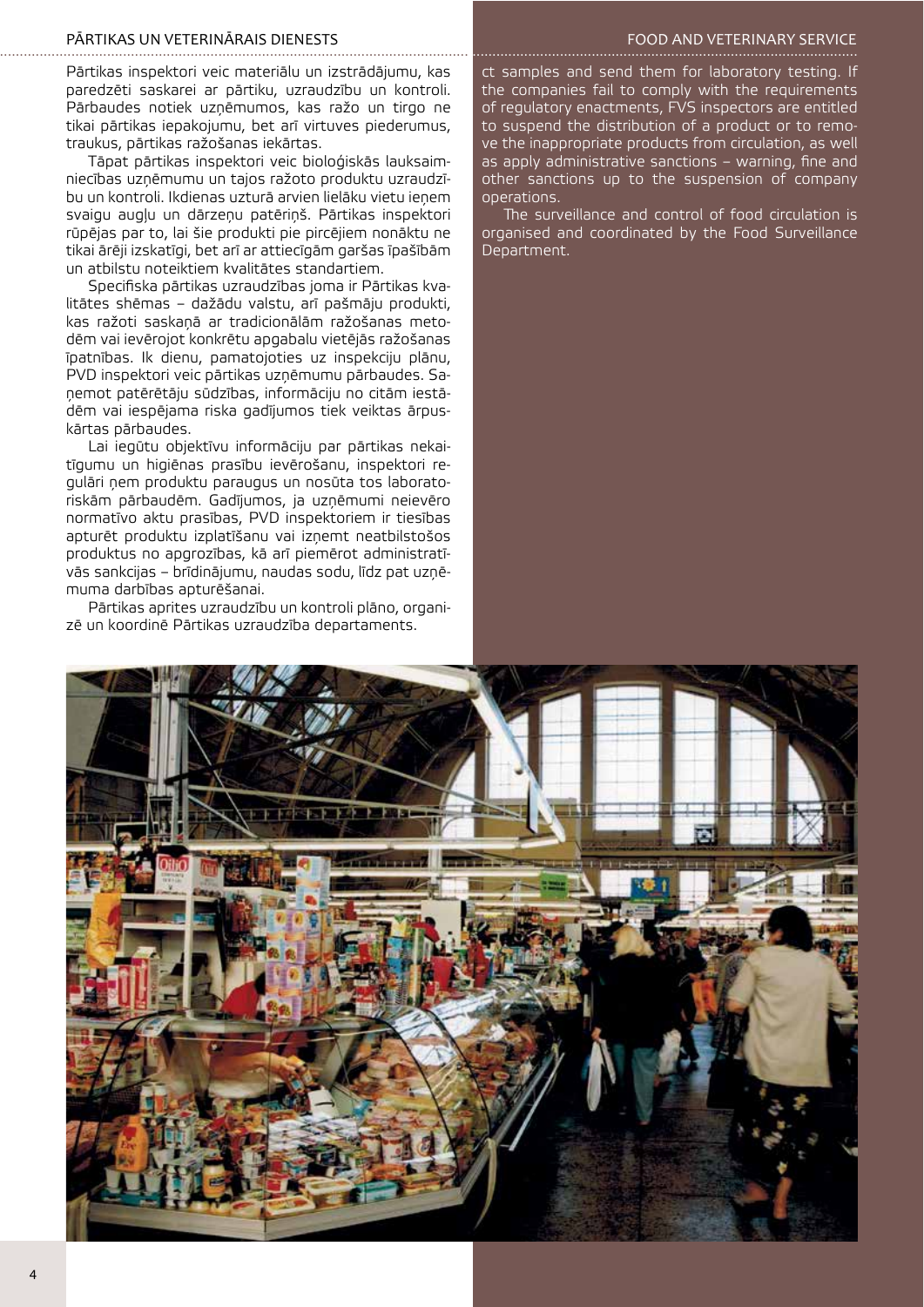

# **Border Control**

The principal objective of the surveillance of veterinary, phytosanitary, food safety and non-food product safety on the state border and of the control policy is: to ensure a high level of food safety and non-food product safety and quality, as well as the protection of consumers, animals and plants, by preventing the spread of products that are hazardous to consumer health and life, as well as to the surrounding environment and various disease pathogens in Latvia and other member states of the European Union, which is a significant pre-requisite for the participation and competitiveness of the country in the international market.

The control is conducted at 14 border control posts on the external border of the European Union and at 7 customs warehouses that have been approved by the FVS as suitable for the storage of animal cargo from third countries.

The Border Control Department ensures the control of product conformity before the product is offered on the market by performing the inspection of cargo documents, identity and physical inspections of the product. Product samples are collected and sent for testing at accredited laboratories based on the requirements of the legal acts and inspection results of the products, as well as in the cases when the health of the public, animals or plants is endangered, or violations are suspected.

If border control inspectors detect that the cargo does not conform to the requirements that are in effect in Latvia and European Union, it is returned to the country of origin, destroyed, or used for other purposes.

## **Robežkontrole**

Veterinārās, fitosanitārās, pārtikas nekaitīguma un nepārtikas preču drošuma uzraudzības uz valsts robežas un kontroles politikas galvenais mērķis ir: nodrošināt augstu pārtikas nekaitīguma un nepārtikas preču drošuma, kvalitātes, patērētāju, dzīvnieku, augu veselības aizsardzības līmeni, nepieļaujot patērētāju veselībai un dzīvībai, kā arī apkārtējai videi bīstamas produkcijas un dažādu slimību ierosinātāju izplatību Latvijā un pārējās Eiropas Savienības dalībvalstīs, kas ir būtisks priekšnoteikums, lai valsts varētu iesaistīties un konkurēt starptautiskajā tirgū.

Kontrole notiek 14 robežkontroles punktos uz Eiropas Savienības ārējās robežas un 7 muitas noliktavās, kas atzītas trešo valstu dzīvnieku kravu uzglabāšanai.

Robežkontroles departaments savā darbībā nodrošina produktu atbilstības kontroli pirms to piedāvāšanas tirgū, veicot kravu dokumentu, identitātes un fizisko pārbaudi. Pamatojoties uz normatīvo aktu prasībām un kontroles rezultātiem produktiem, kā arī gadījumos, ja ir apdraudēta sabiedrības, dzīvnieku vai augu veselība vai pastāv aizdomas par pārkāpumiem, tiek noņemti paraugi, kas tālāk nosūtīti testēšanai uz akreditētām laboratorijām.

Ja robežkontroles inspektori konstatē, ka krava neatbilst Eiropas Savienības un Latvijā noteiktajām prasībām, to nosūtīta atpakaļ uz izcelsmes valsti, iznīcina, vai izmanto citiem mērķiem.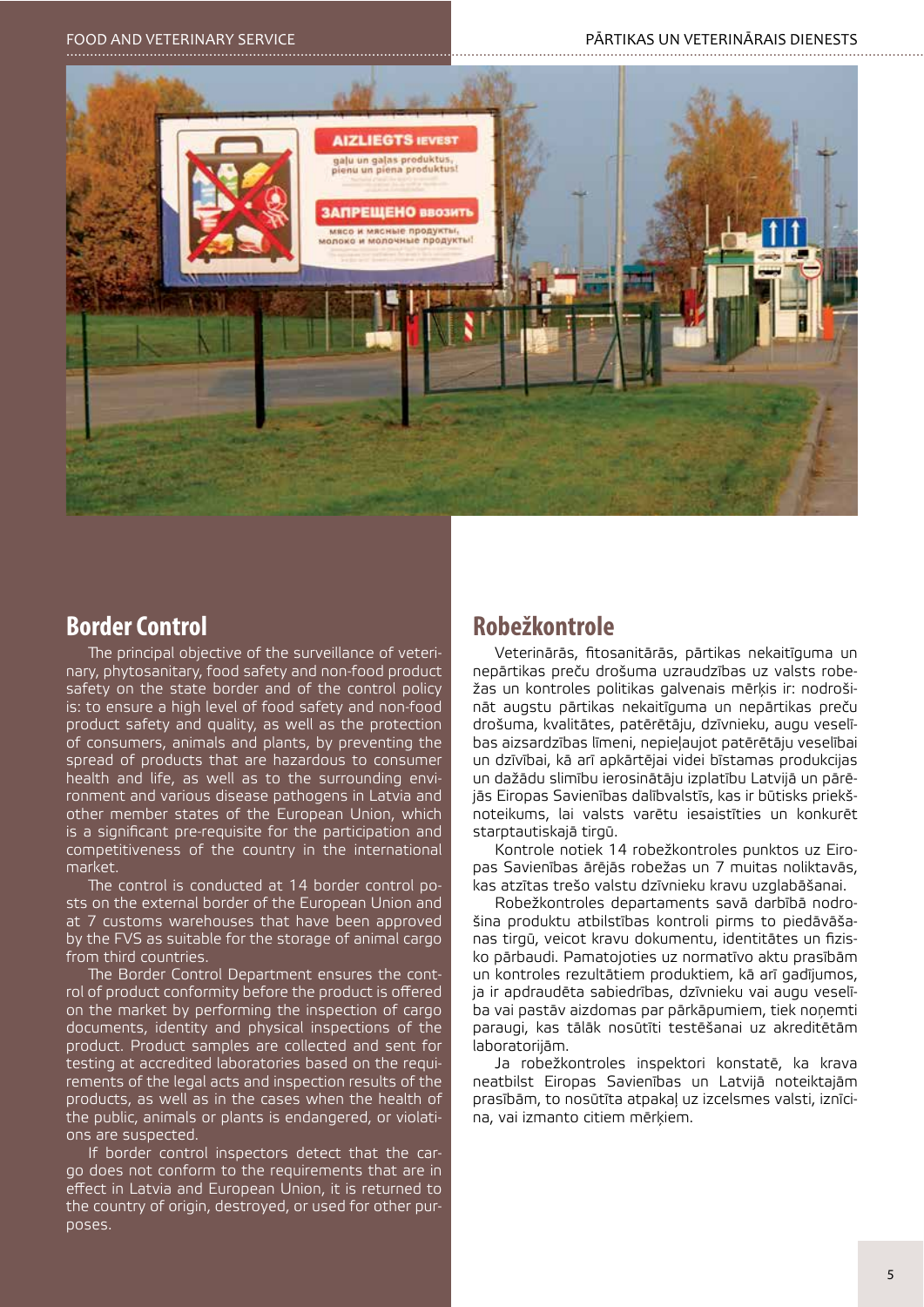

# **Specifsko pārtikas produktu un veterināro zāļu novērtēšana un reģistrācija**

Tirgū plaši tiek piedāvāti dažādu veidu pārtikas produkti (uztura bagātinātāji, diētiskā pārtika, dabīgais minerālūdens, jaunā pārtika), kuriem ir noteiktas īpašas prasības sastāvam un marķējumam un kuriem pirms to laišanas tirgū tiek veikta izvērtēšana.

PVD veido un uztur uztura bagātinātāju reģistru, diētiskās pārtikas datubāzi un Latvijā atzīto dabīgo minerālūdeņu sarakstu. Šie produktu reģistri ir publiski pieejami PVD mājaslapā, un tajos publicētā informācija tiek regulāri aktualizēta.

Šīs funkcijas ietilpst PVD Novērtēšanas un reģistrācijas departamenta kompetencē.

Tāpat PVD Novērtēšanas un reģistrācijas departaments veic sākotnējo pārbaudi pieteikumiem aizsargātu ģeogrāfiskās izcelsmes norāžu, aizsargātu cilmes vietas nosaukumu un garantētu tradicionālo īpatnību reģistrācijai, nodrošinot to izvērtēšanu un nosūtīšanu Eiropas Komisijai.

Veterināro zāļu novērtēšanai ir būtiska nozīme PVD mērķu realizēšanā, jo veseliem un pienācīgi aprūpētiem dzīvniekiem ir nepieciešamas kvalitatīvas, drošas un efektīvas veterinārās zāles. Savukārt drošā un nekaitīgā pārtikā nedrīkst nokļūt neatļautas veterināro zāļu atliekas. Produktīvajiem dzīvniekiem paredzētajām veterinārajām zālēm PVD nosaka ierobežojuma periodu dzīvnieku izcelsmes produktu izmantošanai pārtikā.

# **Assessment and Registration of Specifc Food Products and Veterinary Medicines**

Various types of food products, regarding which special requirements to composition and labelling apply and which are subject to evaluation before the launch thereof on the market (food supplements, dietetic food, natural mineral water, novel food), are widely offered on the market.

FVS develops and maintains the food supplement register, database of dietetic food and the list of natural mineral water recognised in Latvia. These product registers are publicly available on the website of the FVS and the information registered in the registers is regularly updated.

These functions fall within the competence of the Assessment and Registration Department of the FVS.

The Assessment and Registration Department of the FVS also performs the initial examination of applications for the registration of protected geographical indications, protected designations of origin and traditional specialities guaranteed, thus ensuring their evaluation and forwarding to the European Commission.

The assessment of veterinary medicines has a significant role in the implementation of FVS objectives, because healthy and appropriately nursed animals need high quality, safe and efficient veterinary medicines. Meanwhile safe and harmless food must not contain prohibited residues of veterinary medicines.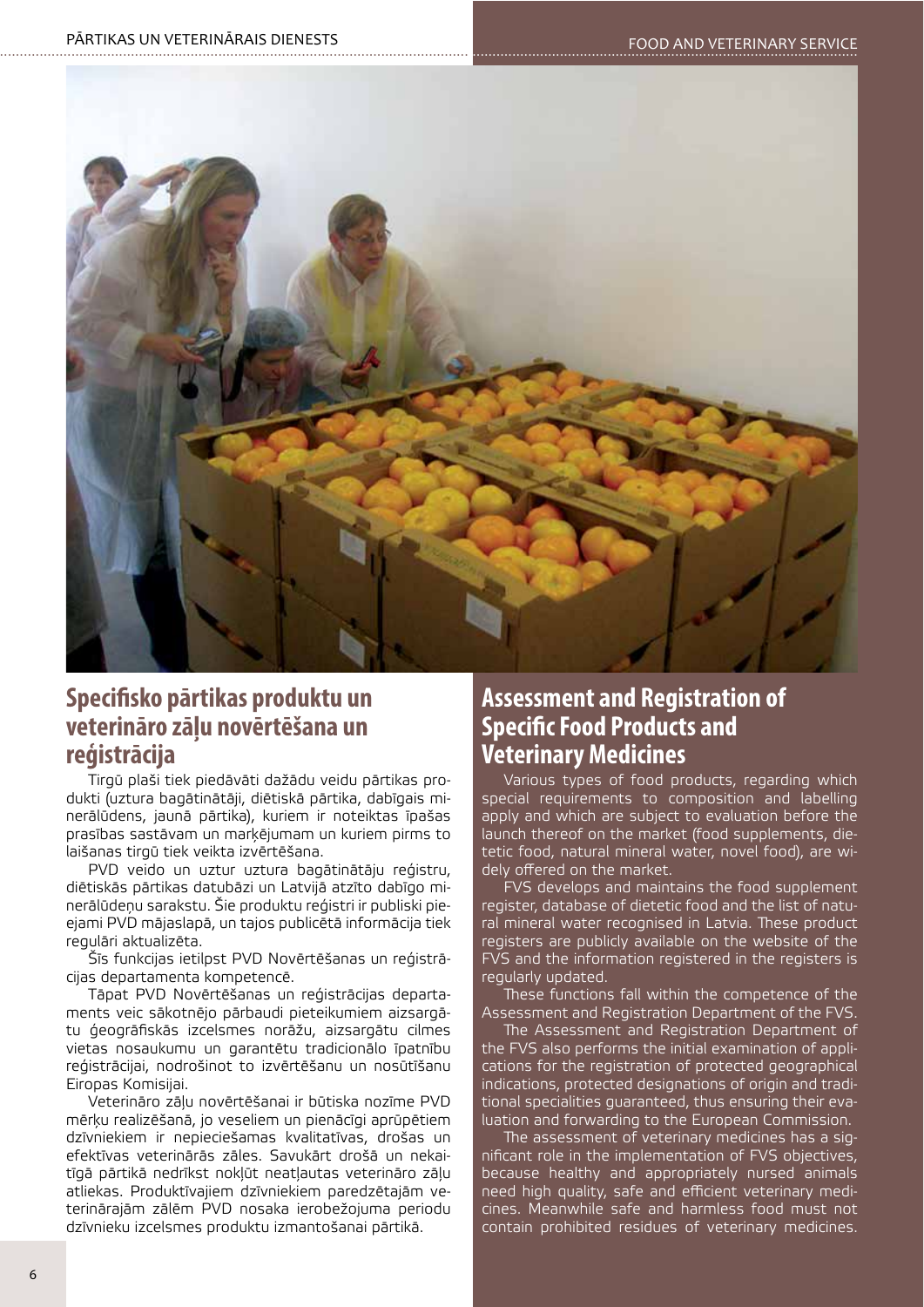#### FOOD AND VETERINARY SERVICE THE RESERVED ON THE RATICAL PARTIKAS UN VETERINARAIS DIENESTS

In the case of using veterinary medicinal products intended of the productive animals, the FVS establishes the limitation period for the use of products of animal origin in food.

Before authorisation of the veterinary medicinal products on the market, they are evaluated and registered. The principal criteria during evaluation are: quality of veterinary medicines, efficacy and safety, as well as conclusions on the risk-benefit ratio of the veterinary medicine. The decision on the registration and marketing authorisation of the veterinary medicines by the FVS is made based on the results of trials submitted by the manufacturer, generally accepted opinions and new scientific conclusions and effective legal acts.

After marketing authorisation, the FVS, in cooperation with the manufacturer of the veterinary medicine, European Medicines Agency (EMA), European Commission and competent institutions of other countries, performs the post-authorisation surveillance of veterinary medicines. The experts of the service also gether information on the observed adverse effects of veterinary medicines and make amendments to the marketing authorisation documentation of veterinary medicines.

In accordance with the provisions of the legal acts of the European Union, the specialists of the FVS participate in the activities of the work groups of the European Medicines Agency by being actively involved in the work procedures, joint assessment of authorisation documents, determining of maximum permissible residual substances of veterinary medicines and the review of arbitration procedures.

Pirms veterināro zāļu laišanas tirgū, tās novērtē un reģistrē. Izvērtēšanā galvenais ir: veterināro zāļu kvalitāte, efektivitāte un drošums, secinājumi par veterināro zāļu ieguvuma un riska attiecību. Lēmumu par veterināro zāļu reģistrēšanu un laišanu tirgū PVD pieņem, pamatojoties uz zāļu ražotāja iesniegtajiem pētījumiem, vispārpieņemtajiem un jaunākajiem zinātniskajiem atzinumiem un spēkā esošajiem tiesību aktiem.

Pēc zāļu laišanas tirgū, PVD, sadarbībā ar veterināro zāļu ražotāju, Eiropas Zāļu aģentūru (EMA), Eiropas Komisiju un citu valstu kompetentajām iestādēm, veic veterināro zāļu pēcreģistrācijas uzraudzību. Tāpat dienesta eksperti apkopo informāciju par novērotajām veterināro zāļu blakusparādībām un veic izmaiņas veterināro zāļu reģistrācijas dokumentācijā.

Atbilstoši Eiropas Savienības tiesību aktos noteiktajam, PVD speciālisti piedalās Eiropas Zāļu aģentūras darba grupās, aktīvi iesaistoties darba procedūrās, kopējā reģistrācijas dokumentu izvērtēšanā, veterināro zāļu aktīvo vielu maksimāli pieļaujamo atlieku noteikšanā un arbitrāžas procedūru izskatīšanā.

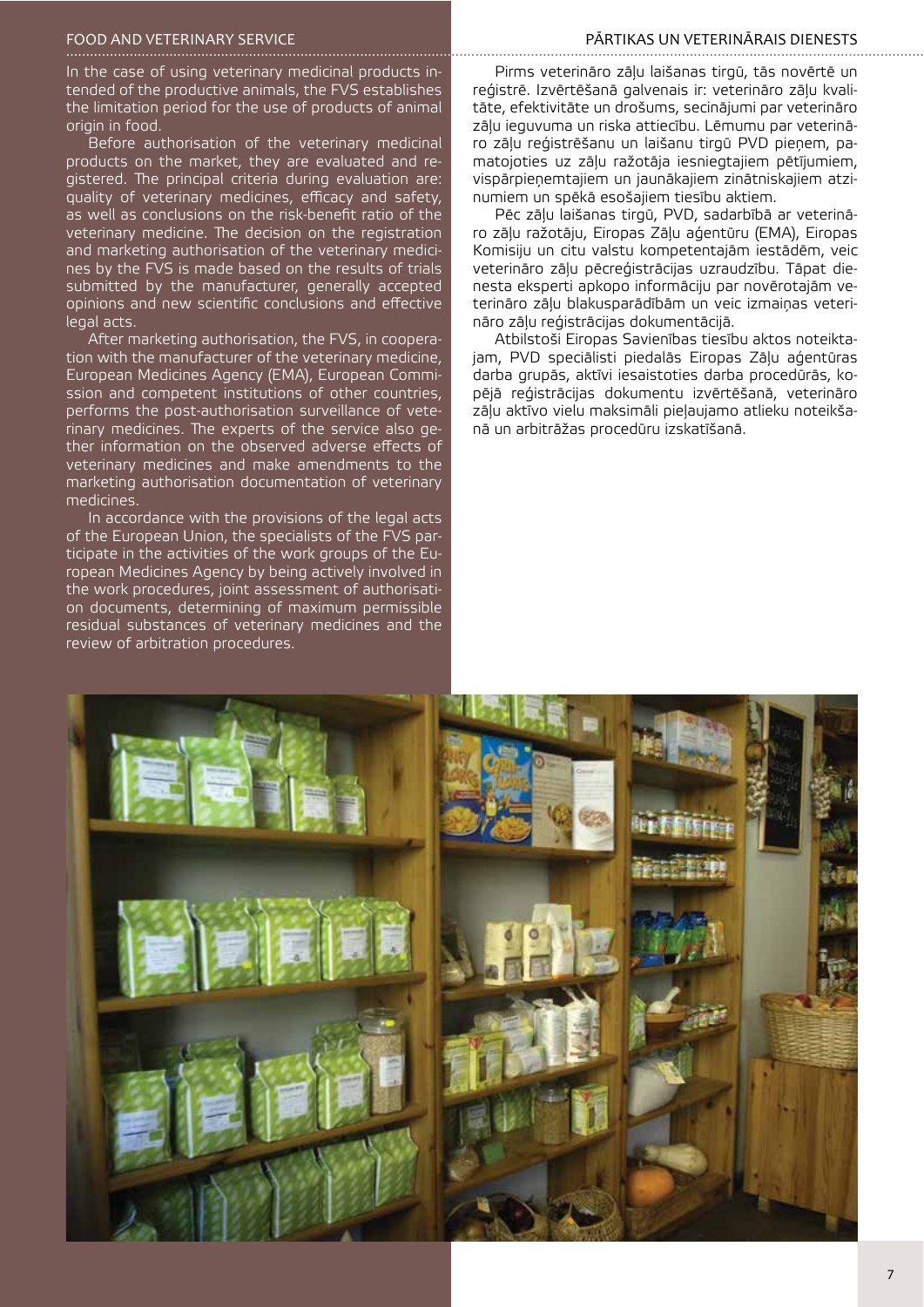

# **Starptautiskā tirdzniecība**

PVD nodrošina veterinārajām un veselības prasībām atbilstošu dzīvnieku un dzīvnieku izcelsmes produktu eksporta kravu sertifikāciju, uzturot un attīstot sadarbību ar aktuālajām un potenciālajām Latvijas eksporta mērķa valstu kompetentajām institūcijām.

Piedaloties starpinstitucionālajās darba grupās un sadarbojoties ar profesionālajām asociācijām, tiek veicināta Latvijas uzņēmumu ārējā tirgus apgūšana un eksporta attīstība.

Starptautiskās tirdzniecības jomā sadarbība ar Eiropas Komisiju, vēstniecībām, citu valstu kompetentajām institūcijām dod iespēju saņemt nozīmīgu informāciju par prasību piemērošanu tirdzniecībā ar trešajām valstīm.

Savukārt sadarbība ar Zemkopības, Ekonomikas un Ārlietu ministrijām, profesionālajām asociācijām un Valsts ieņēmuma dienesta Galveno muitas pārvaldi dod iespēju uzlabot Latvijas sociāli ekonomisko situāciju un veicināt eksporta attīstību.

# **International Trade**

FVS ensures the certification of export cargo of animals and products of animal origin that conform to veterinary and health requirements by maintaining and developing cooperation with the competent institutions of current and potential export target countries.

The participation in inter-institutional work groups and cooperation with professional associations facilitates the acquisition of foreign markets by Latvia's businesses and export development.

Cooperation with the European Commission, embassies and competent institutions of other countries provides the possibility to boost the area of international trade, as it allows information to be received on the application of requirements in trade with third countries.

Meanwhile cooperation with the Ministry of Agriculture, Ministry of Economics and Ministry of Foreign Affairs, professional associations and the Main Customs Board of the State Revenue Service provides the possibility to improve the social and economic situation in Latvia and facilitate the development of export.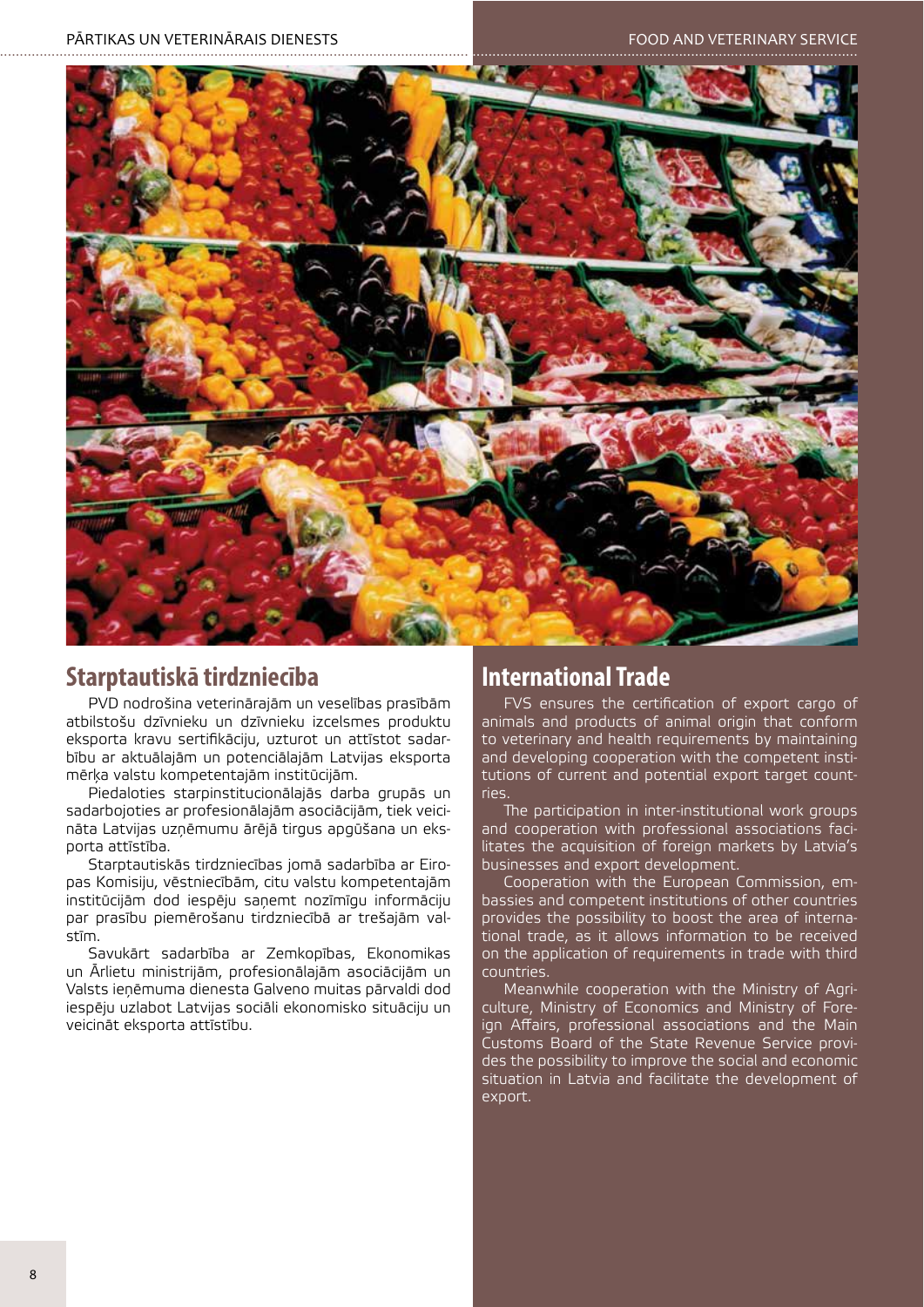## **International Cooperation**

The objective of international cooperation and exchange of experience is improvement in the areas of food and veterinary surveillance, border control and international trade by facilitating:

- the implementation of national policy and the policy of the Ministry of Agriculture, as well as strategic priorities:
- information exchange with cooperation partners and implementation of international projects:
- skilful, diverse and productive involvement in the work of EU institutions and decision making:
- the capacity to perform in accordance with the provisions of the World Trade Organisation (WTO) agreement:
- involvement in the work of international organisations.

To achieve this objective, the FVS cooperates with the Ministry of Agriculture, the Ministry of Foreign Affairs, European Union institutions, as well as institutions of other EU member states and third countries.

We are satisfied with the results achieved in the area of international cooperation, and we are familiar with the functioning models of food and veterinary surveillance systems of various countries, thus enriching our theoretical knowledge with the practical experience of expert work. A communications network with equivalent institutions in other countries has been developed as a result of participation in the implementation of international projects. We consider that FVS specialists are competent, experienced and prepared to share their experience in veterinary (animal health

### **Starptautiskā sadarbība**

Starptautiskās sadarbības un pieredzes apmaiņas mērķis ir pilnveidot pārtikas, veterinārās, robežu kontroles un starptautiskās tirdzniecības jomas, veicinot:

- valsts un Zemkopības ministrijas politikas un stratēģisko prioritāšu īstenošanu;
- informācijas apmainu starp sadarbības partneriem un starptautisko projektu ieviešanu;
- prasmīgu, daudzpusīgu un rezultatīvu iesaistīšanos ES institūciju darbā un lēmumu pienemšanā;
- spēju izpildīt Pasaules Tirdzniecības organizācijas (PTO) līguma nosacījumus;
- iesaistīšanos starptautisko organizāciju darbā.

Šī uzdevuma veikšanā PVD sadarbojas ar Zemkopības un Ārlietu ministrijām, Eiropas Savienības institūcijām, Eiropas Savienības dalībvalstu un trešo valstu institūcijām.

Esam gandarīti par sasniegtajiem rezultātiem starptautiskajā sadarbībā, esam iepazinušies ar dažādu valstu pārtikas un veterinārās uzraudzības sistēmas funkcionēšanas modeļiem, tā papildinot teorētiskās zināšanas ar ekspertu praktisko darba pieredzi. Piedaloties starptautisko projektu ieviešanā, ir izveidots komunikācijas tīkls ar līdzvērtīgām institūcijām citās valstīs. Uzskatām, ka PVD speciālisti ir zinoši, pieredzējuši un gatavi dalīties savā pieredzē veterinārās (dzīvnieku veselība un labturība, dzīvnieku barība) un pārtikas uzraudzības jomās (dzīvnieku un augu izcelsmes pārtika, pārtikas izplatīšanas un ēdināšanas uzņēmumi), robežkontrolē, kā arī informātikas un kvalitātes vadības sistēmu ieviešanā ar citu valstu kompetento institūciju speciālistiem.

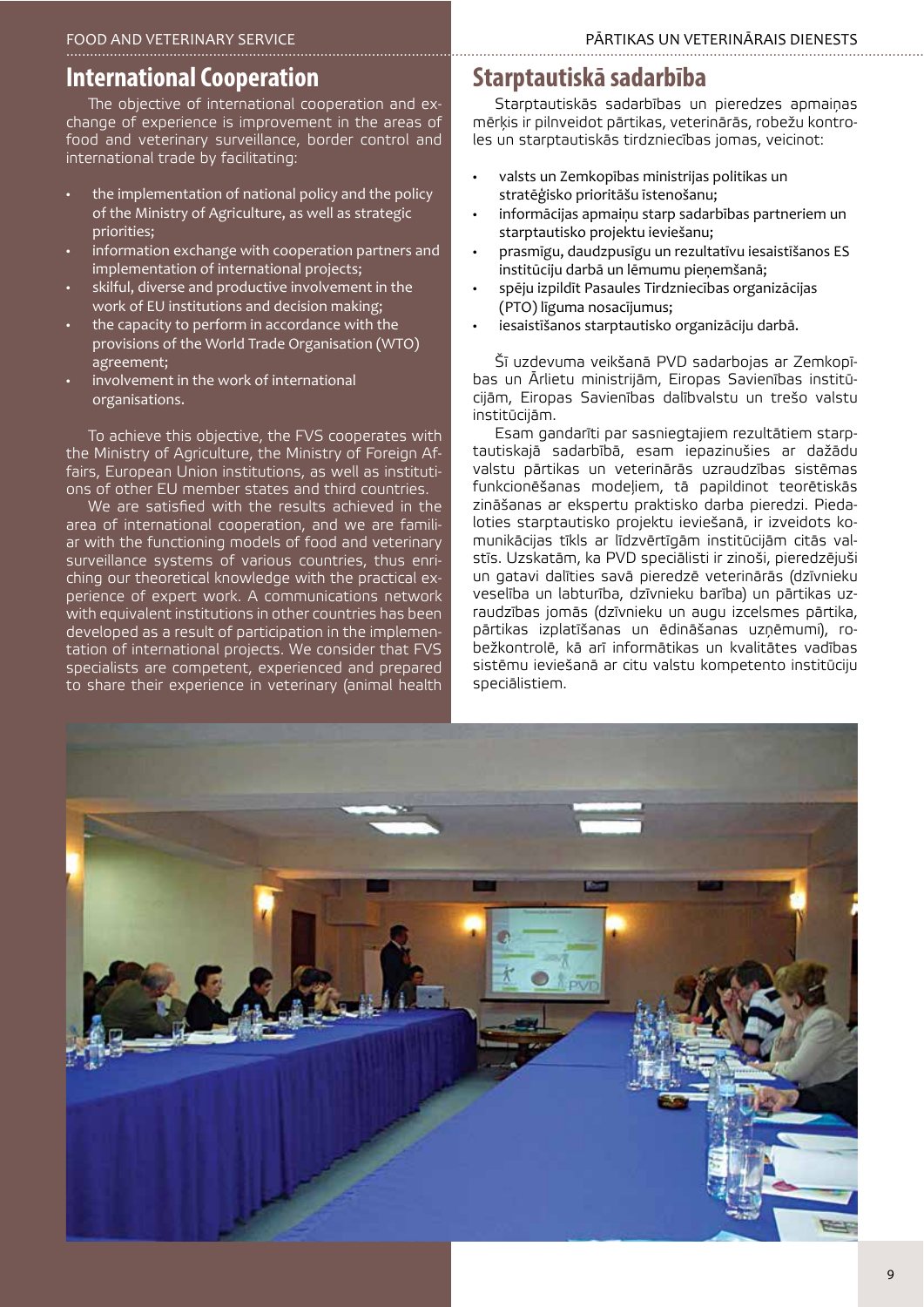

Projektu priekšlikumu sagatavošanu veic Pārtikas un veterinārā dienesta Ārējo attiecību un starptautisko projektu vadības daļas speciālisti, kuri ikdienā koordinē projektu vadību un, sadarbojoties ar visām projektā iesaistītajām pusēm, seko līdzi, lai tiktu izpildīti projekta uzdevumi un sasniegti izvirzītie mērķi.

and welfare, animal feed) and food surveillance (food of animal and plant origin, food circulation and public catering companies), border control, as well as the introduction of information technology and quality management systems with specialists of other countries' competent institutions.

The development of project proposals is performed by the specialists of the Division of External Relations and International Projects of the Food and Veterinary Service, that perform daily coordination of project management and, in cooperation with all parties involved in the project, control the implementation of project tasks and the reaching of project objectives.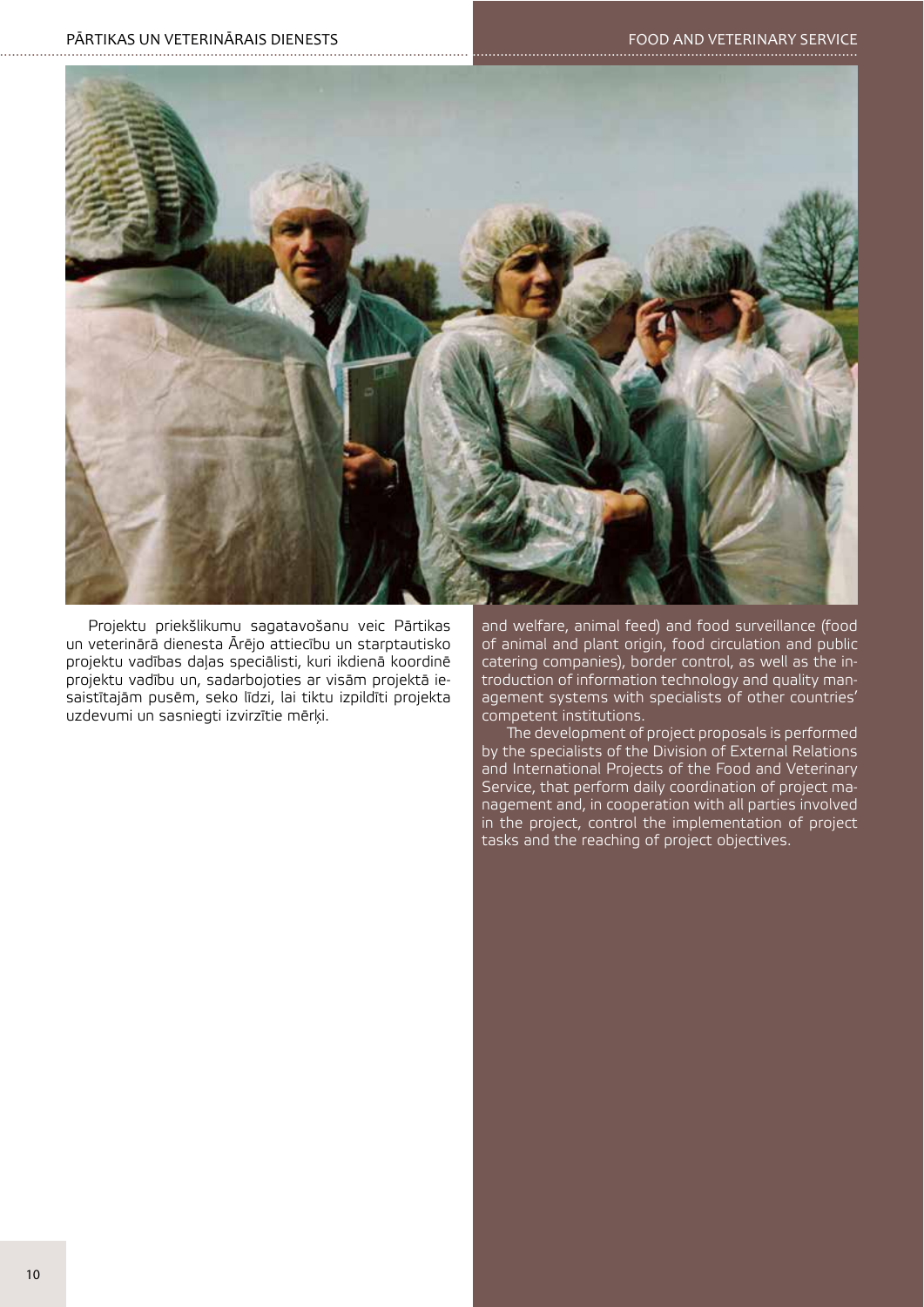### **Quality System**

In order to ensure the coordinated targeting of all actions taken by the FVS towards the implementation of the legal acts and satisfaction of the consumer needs and to ensure continuous, sustainable and stable development of the Service, at the end of 2001 the FVS decided to organise the operations of the service in conformity with the requirements of the internationally recognised LVS EN ISO 9001 standard "Systems of Quality Management" requirements and LVS EN ISO 17020 standard "Conformity assessment. Requirements for the operation of various types of bodies performing inspections" and to introduce the quality management system at all structural units of the FVS.

Since the FVS operates in one of the most regulated sectors (supervision of food chain and veterinary objects by performing inspections), its actions must be precisely harmonised with the requirements of the legal acts, namely, inspectors can only raise those requirements that have been determined in any of the regulatory enactments. In order to do that, the FVS had to establish detailed and unequivocally understandable inspection procedures, sampling methods, decision making schemes and other documents that ensure that under identical circumstances different inspectors at different territorial structural units make identical decisions.

In order to develop and introduce the quality system, the FVS decided not to invite consultants, but to study the requirements of the standards by the effort of its employees, to develop and introduce procedures, thus involving every employee of the FVS in this process.

Accreditation of the phytosanitary border control area was received in 2003, accreditation in the area of food and non-food products border control - in 2005, concluded by the accreditation in the area of veterinary border control in 2006.

In February 2007 the FVS received an accreditation certificate in the area of accreditation Official Control (Inspection) of Food Harmlessness Provision System of a Company from the Latvian National Accreditation Bureau.

In late 2008 the area of veterinary surveillance "Official Control (Inspection) of Veterinary Surveillance Objects" was accredited.

### **Kvalitātes sistēma**

Lai nodrošinātu visu dienesta veikto darbību saskaņotu virzību uz normatīvo aktu izpildi, klientu vēlmju apmierināšanu un nodrošinātu nepārtrauktu, ilglaicīgu, stabilu dienesta attīstību, 2001. gada beigās PVD nolēma organizēt dienesta darbību, ievērojot starptautiski atzītu standartu LVS EN ISO 9001 "Kvalitātes pārvaldības sistēmas prasības" un LVS EN ISO 17020 "Atbilstības novērtēšana. Prasības dažāda veida institūcijām, kas veic inspekciju" prasības un ieviest kvalitātes sistēmu visās PVD struktūrvienībās.

Tā kā PVD darbojas jomā, kas ir viena no visvairāk reglamentētajām (uzrauga pārtikas apriti un veterināros objektus, veicot inspekcijas), tā darbībai jābūt precīzi saskaņotai ar normatīvo aktu prasībām, proti, inspektori var izvirzīt tikai tās prasības, kas ir noteiktas kādā no normatīvajiem aktiem. Lai to izpildītu, dienestam bija jānosaka detalizētas un viennozīmīgi saprotamas inspekcijas procedūras, paraugu noņemšanas metodes, lēmumu pieņemšanas shēmas u.c. dokumenti, kas nodrošina, ka identiskos apstākļos dažādi inspektori dažādās teritoriālajās struktūrvienībās pieņem identiskus lēmumus.

PVD kvalitātes sistēmas izstrādei un ieviešanai nolēma nepieaicināt konsultantus, bet gan darbinieku pašu spēkiem iepazīties ar standartu prasībām, izstrādāt un ieviest procedūras, tādā veidā šajā procesā iesaistot ikvienu PVD darbinieku.

2003. gadā saņemta fitosanitārās robežkontroles akreditācija, 2005.gadā - pārtikas un nepārtikas preču robežkontroles jomas akreditācija, kuru noslēdza veterinārās jomas robežkontroles akreditācija 2006. gadā.

2007. gada februārī PVD no Latvijas Nacionālā akreditācijas biroja saņēma akreditācijas apliecību akreditācijas sfērā "Uzņēmuma pārtikas nekaitīguma nodrošināšanas sistēmas oficiālā kontrole (inspicēšana)".

2008. gada beigās tika akreditēta veterinārās uzraudzības joma sfērā "Veterinārās uzraudzības objektu oficiālā kontrole (inspicēšana)".

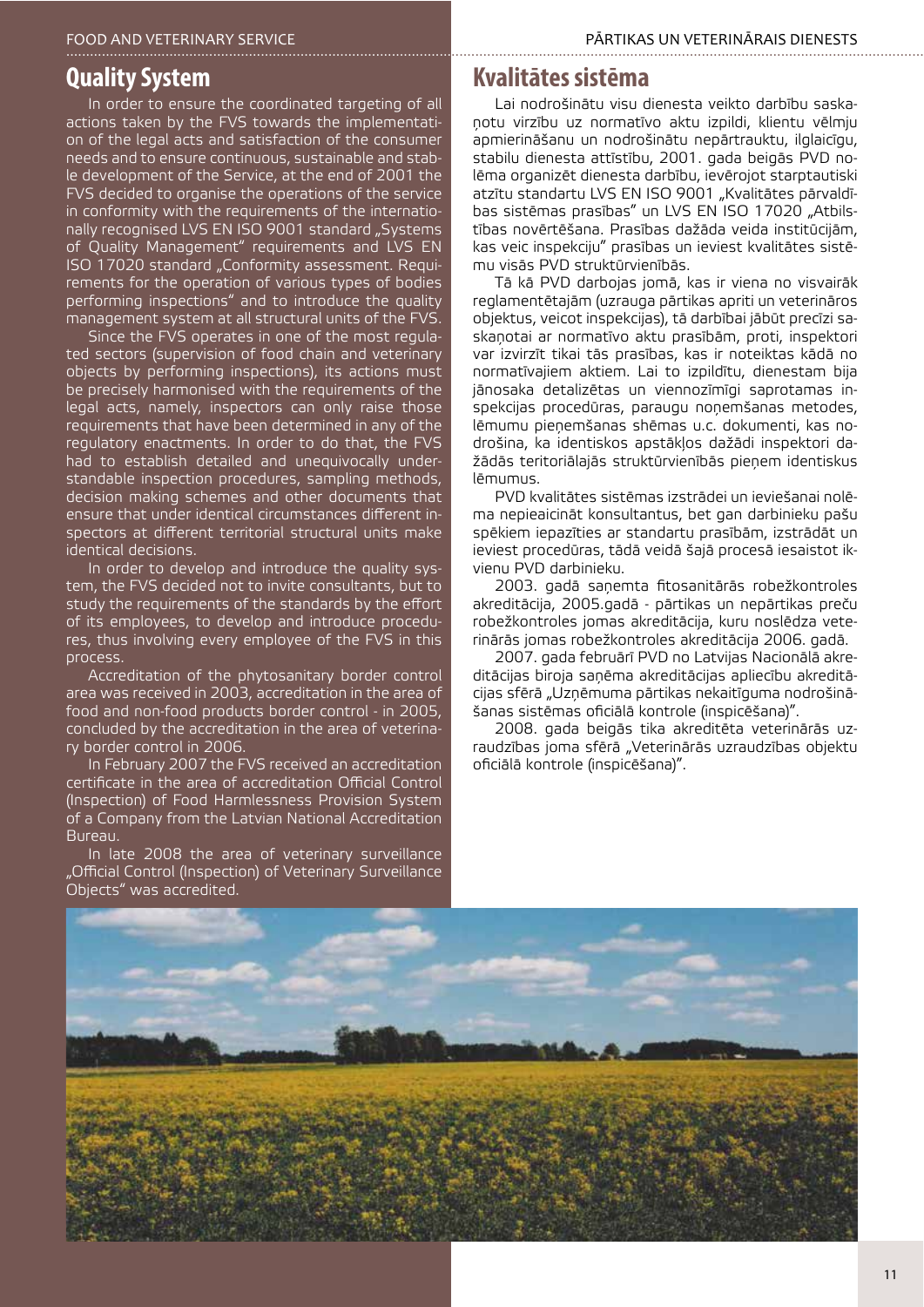

Lai nodrošinātu valsts uzraudzības un kontroles augstu efektivitāti, dienestā strādā profesionāli sagatavoti darbinieki – dažādu jomu speciālisti. Uzdevumu izpildē un darbības mērķu sasniegšanā PVD lielu nozīmi velta dienesta darbinieku profesionālās izaugsmes pasākumiem, kā arī sabiedrības informēšanas un vienotas izpratnes veicināšanai par dienesta veiktajām darbībām.

Nenovērtējamu atbalstu ikdienas darbā PVD sniedz iedzīvotāji, kuri, izmantojot dienesta uzticības tālruni un mājas lapu internetā, aktīvi informē par iespējamiem pārkāpumiem gan pārtikas apritē, gan dzīvnieku labturībā. Savukārt mēs esam vienmēr pretimnākoši un gatavi sabiedrībai skaidrot dienesta rīcību un pieņemtos lēmumus, informēt par uzraudzības rezultātiem un plānotajiem darbiem.

Specially trained professionals – experts in different areas work for the FVS in order to ensure high efficiency of state surveilance and control. While performing its duties and reaching its operational objectives, the FVS pays a lot of attention to those events aimed at the professional development of its employees, as well as events aimed at informing the public and facilitating a common understanding of the actions taken by the FVS.

Residents, who actively use the hotline and internet website of the FVS to inform on possible violations in the area of food circulation and animal welfare, provide invaluable support in the daily work of the FVS. Meanwhile we are always responsive and ready to explain the actions taken and decisions made by the FVS to the public, to inform on the results of surveillance and planned works.



 $12$